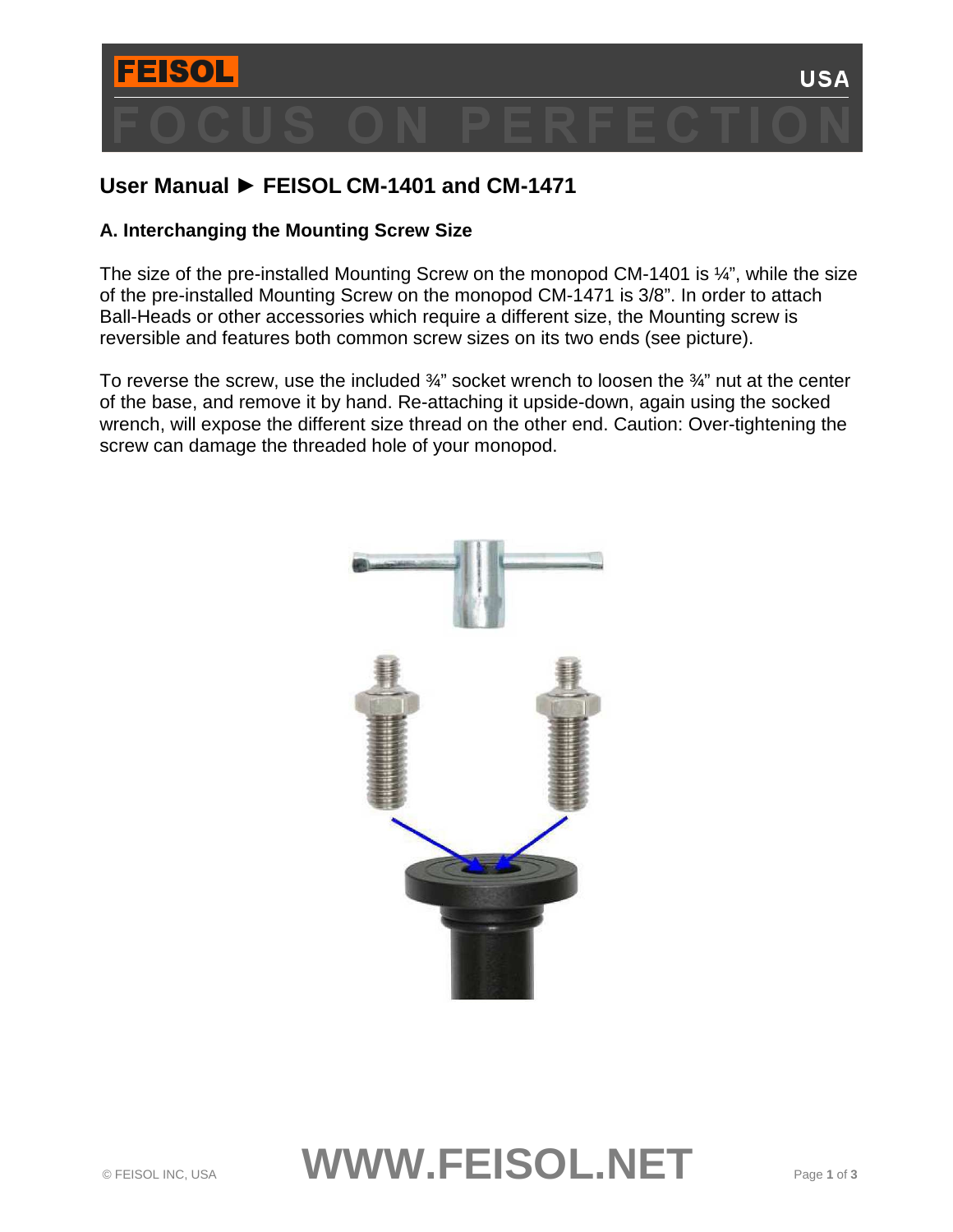

### **B. Leg Extension**

In order to extend a leg section, turn the twist-lock approximately one half turn in counterclockwise direction. Note: If the twistlock is turned too far, the leg section may fall out and compression rings may become lost or damaged.

To firmly lock a leg section into place, turn the twist-lock approximately one half turn in clockwise direction. Please do not over-tighten.



## **C. Ball-Head (optional) Installation**

Screw the Ball-Head into the mounting screw by turning it clockwise until it fits snugly. Please do not over-tighten.